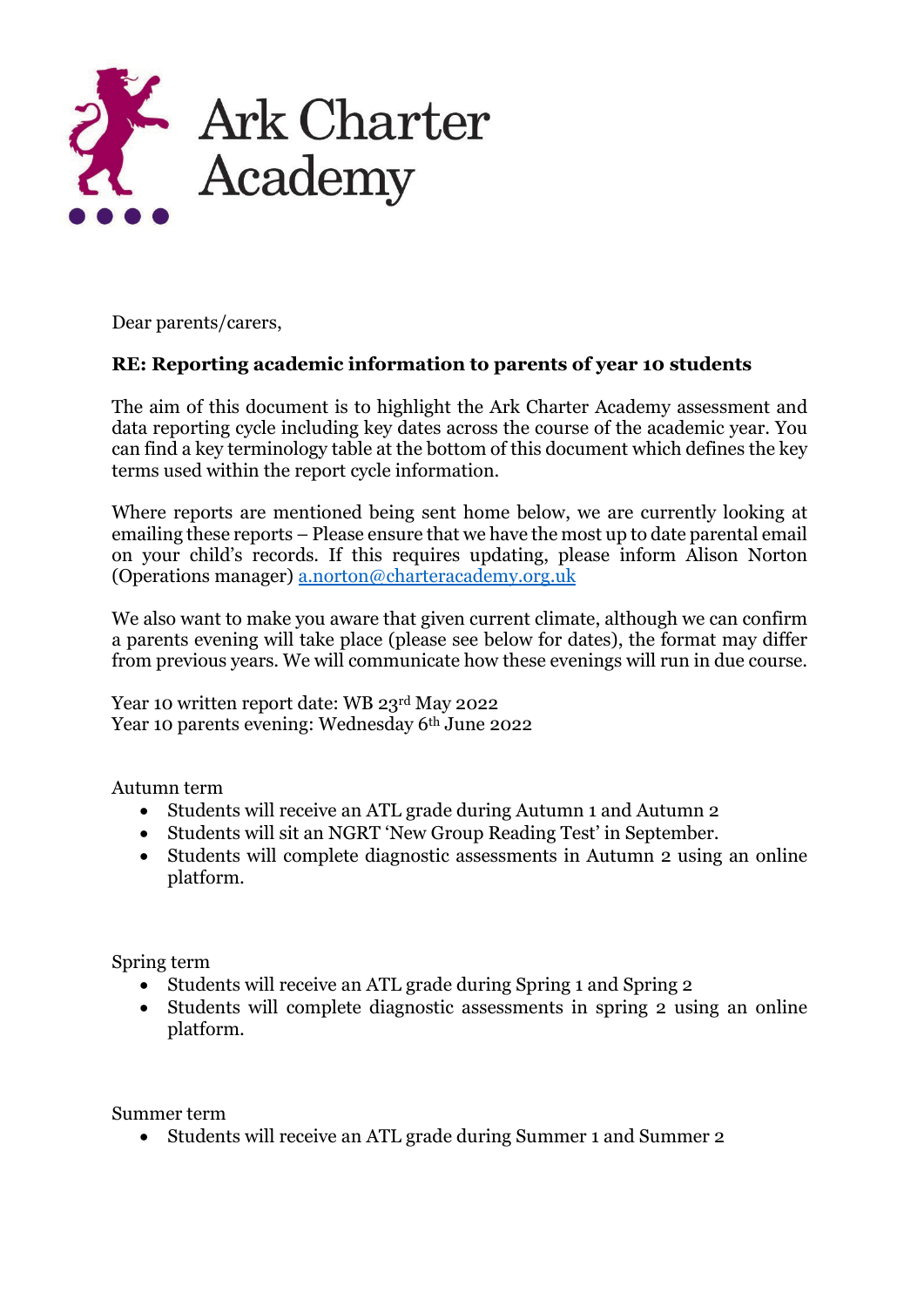

- Students and parents will be invited to attend a parents evening on Wednesday 8th June (Details for the scheduling of these meetings will be shared nearer the time).
- Students will sit end of year examinations in all subjects, students will receive an age-related grade for each subject.
- Students will receive a predicted grade based on their EoY10 assessment data.
- Parents will receive an EoY report which will contain the students age related grade and a current if examined grade.

| Key term                         | Description                                                                                                                                                                                                                                                                                                                                                                                                                                                                                                                                                          |
|----------------------------------|----------------------------------------------------------------------------------------------------------------------------------------------------------------------------------------------------------------------------------------------------------------------------------------------------------------------------------------------------------------------------------------------------------------------------------------------------------------------------------------------------------------------------------------------------------------------|
| ATL (Attitude to learning grade) | Students will receive an ATL grade half<br>termly of 1-4. Teachers will enter a grade<br>for each subject where:                                                                                                                                                                                                                                                                                                                                                                                                                                                     |
|                                  | 4 = Exceptional attitude to learning<br>3 = Good attitude to learning<br>2= Inconsistent attitude to learning<br>1= Unacceptable attitude to learning                                                                                                                                                                                                                                                                                                                                                                                                                |
|                                  | Teachers will consider a range of<br>information when deciding a student's<br>ATL including, behaviour, academic<br>performance, meeting deadlines,<br>homework quality etc.                                                                                                                                                                                                                                                                                                                                                                                         |
| AR (Age Related grades)          | Where students sit shared assessments<br>(all schools in the Ark network sit the<br>same examination), Ark are able to<br>compare student data across the<br>network so that we can understand how<br>our students are performing, not just in<br>relation to their peers in school but<br>nationally. The age-related grade<br>generates tells us how a student is<br>performing for their age group so for<br>example, if a student achieved a grade 9<br>in summer 2, this means that they are<br>performing as well as could be expected<br>for their age group. |

Key terminology used in this document: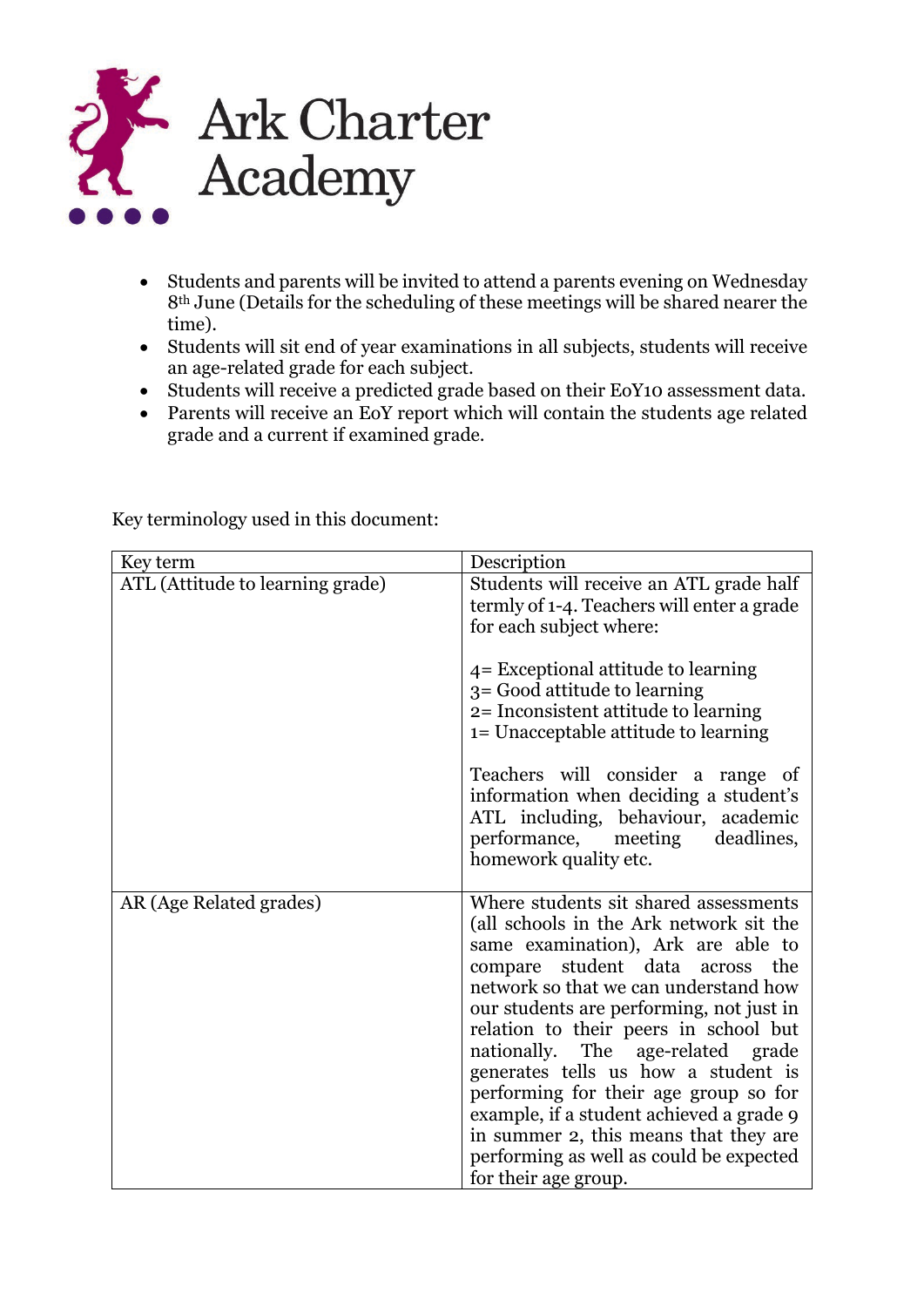

| CIE (Current If Examined grade)  | This refers to the grade the student<br>would receive if the grade boundaries<br>were applied to the examinations they<br>have completed.                                                                                                                                                                                                                                                                                                                                                                                                               |
|----------------------------------|---------------------------------------------------------------------------------------------------------------------------------------------------------------------------------------------------------------------------------------------------------------------------------------------------------------------------------------------------------------------------------------------------------------------------------------------------------------------------------------------------------------------------------------------------------|
| End of year (EoY) report         | EoY reports will indicate your child's<br>age-related grade in y7-9. Year 10 will<br>receive an age-related grade and current<br>if examined grade.                                                                                                                                                                                                                                                                                                                                                                                                     |
| <b>ARD</b> (Academic Review Day) | The purpose of an Academic Review<br>Day is to:<br>Reinforce our expectations, ethos<br>and aspirations for the student.<br>Explain how this year will be<br>different to regular academic<br>years.<br>To mutually agree goals for this<br>academic year.<br>To let parents, know what the<br>student needs to do in<br>preparation for the next exams<br>and how they can support at<br>home.<br>To discuss any issues around<br>homework, attendance or<br>equipment that are limiting<br>student progress.<br>Set actions to secure<br>improvement. |
| Diagnostic testing               | A form of pre-assessment that allows a<br>determine<br>teacher<br>students'<br>to<br>individual<br>weaknesses<br>strengths,<br>knowledge, and skills<br>prior<br>to<br>instruction. It is primarily used to<br>diagnose student difficulties and to<br>guide lesson and curriculum planning.                                                                                                                                                                                                                                                            |
| <b>NGRT</b>                      | A reading assessment which enables us<br>to assess the range of reading skills for<br>each student and identify gaps in                                                                                                                                                                                                                                                                                                                                                                                                                                 |